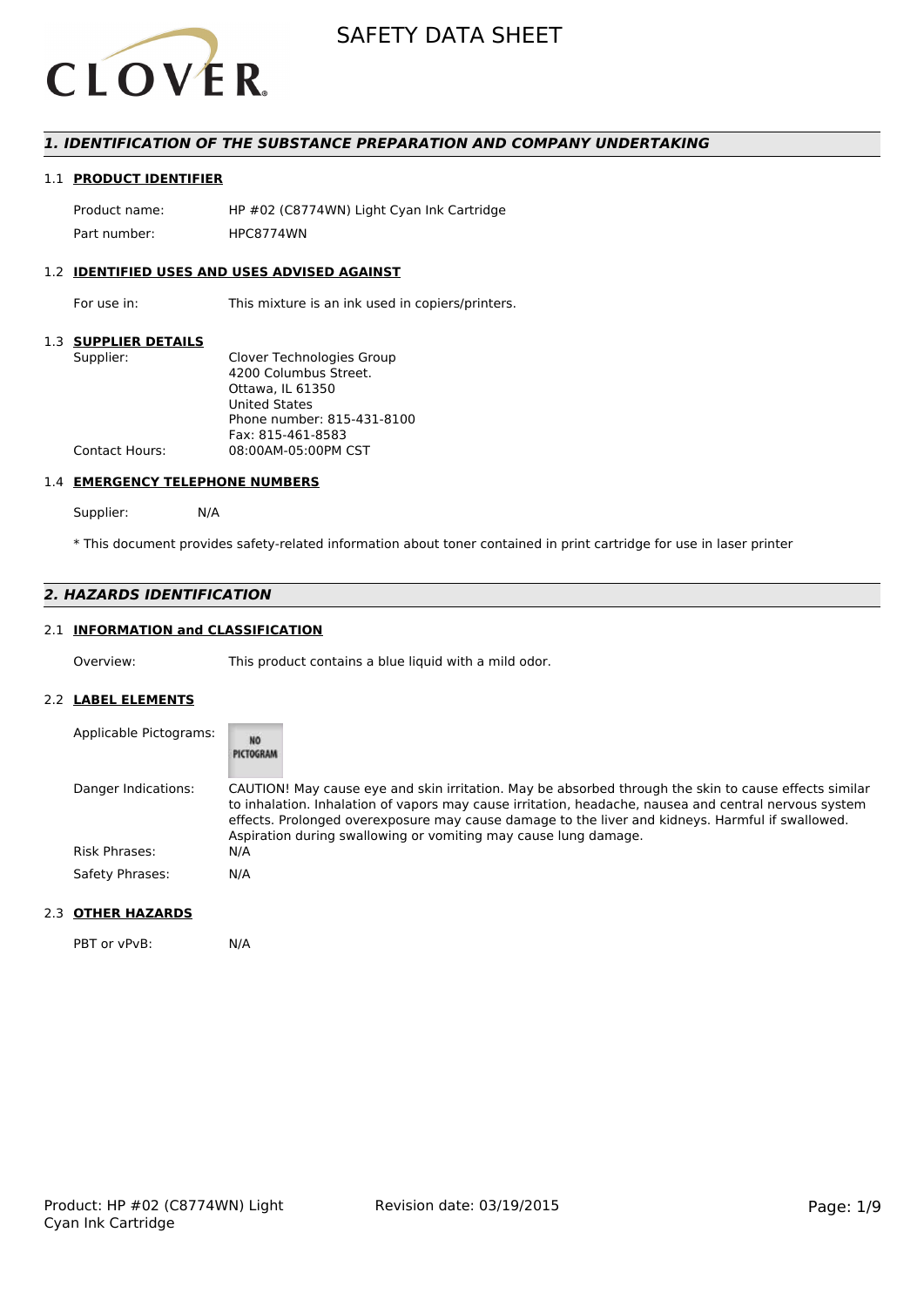

## *3. COMPOSITION / INFORMATION ON INGREDIENTS*

| Ingredients       | <b>CAS number</b>   | Weight % | <b>OSHA</b><br><b>PEL</b> | <b>ACGIH</b><br><b>TLV</b> | Other |
|-------------------|---------------------|----------|---------------------------|----------------------------|-------|
| Glycerin          | <b>TRADE SECRET</b> | $5 - 10$ |                           |                            |       |
| 2-Pyrrolidone     | <b>TRADE SECRET</b> | $1-5$    |                           |                            |       |
| Diethylene Glycol | <b>TRADE SECRET</b> | $5 - 10$ |                           |                            |       |
| Diethylene Glycol | <b>TRADE SECRET</b> | 1-5      |                           |                            |       |
| Monobutyl Ether   |                     |          |                           |                            |       |

## The Full Text for all R-Phrases are Displayed in Section 16

#### **COMPOSITION COMMENTS**

The Data Shown is in accordance with the latest Directives.

This section provides composition information for the toner powder contained in specially designed container inside of the print cartridge.

### *4. FIRST-AID MEASURES*

#### 4.1 **FIRST AID MEASURES**

#### 4.1.1 **FIRST AID INSTRUCTIONS BY RELEVANT ROUTES OF EXPOSURE**

| Inhalation:<br>Eye contact: | Remove victim to fresh air. If breathing has stopped, give artificial respiration. If breathing is<br>difficult have qualified personnel administer oxygen. Get medical attention.<br>Flush eyes with water for 15 minutes while lifting the upper and lower lids. Get medical attention.              |
|-----------------------------|--------------------------------------------------------------------------------------------------------------------------------------------------------------------------------------------------------------------------------------------------------------------------------------------------------|
| Skin contact:               | Remove contaminated clothing. Wash contact area thoroughly with soap and water. Get medical<br>attention if irritation develops and persists. Launder contaminated clothing before reuse. Discard<br>contaminated clothing such as shoes that cannot be decontaminated.                                |
| Ingestion:                  | Call a poison control center or doctor immediately for treatment advice. If conscious, give one 8<br>ounce glass of water to dilute. DO NOT induce vomiting unless directed by medical personnel. Do<br>not give anything by mouth to or induce vomiting in a person who is unconscious or convulsing. |

#### 4.1.2 **ADDITIONAL FIRST AID INFORMATION**

Additional first aid information: N/A Immediate Medical Attention Required: N/A

#### 4.2 **SYMPTOMS AND EFFECTS**

Acute Symptoms from Exposure: N/A Delayed Symptoms from Exposure: N/A

#### 4.3 **IMMEDIATE SPECIAL TREATMENT OR EQUIPMENT REQUIRED**

N/A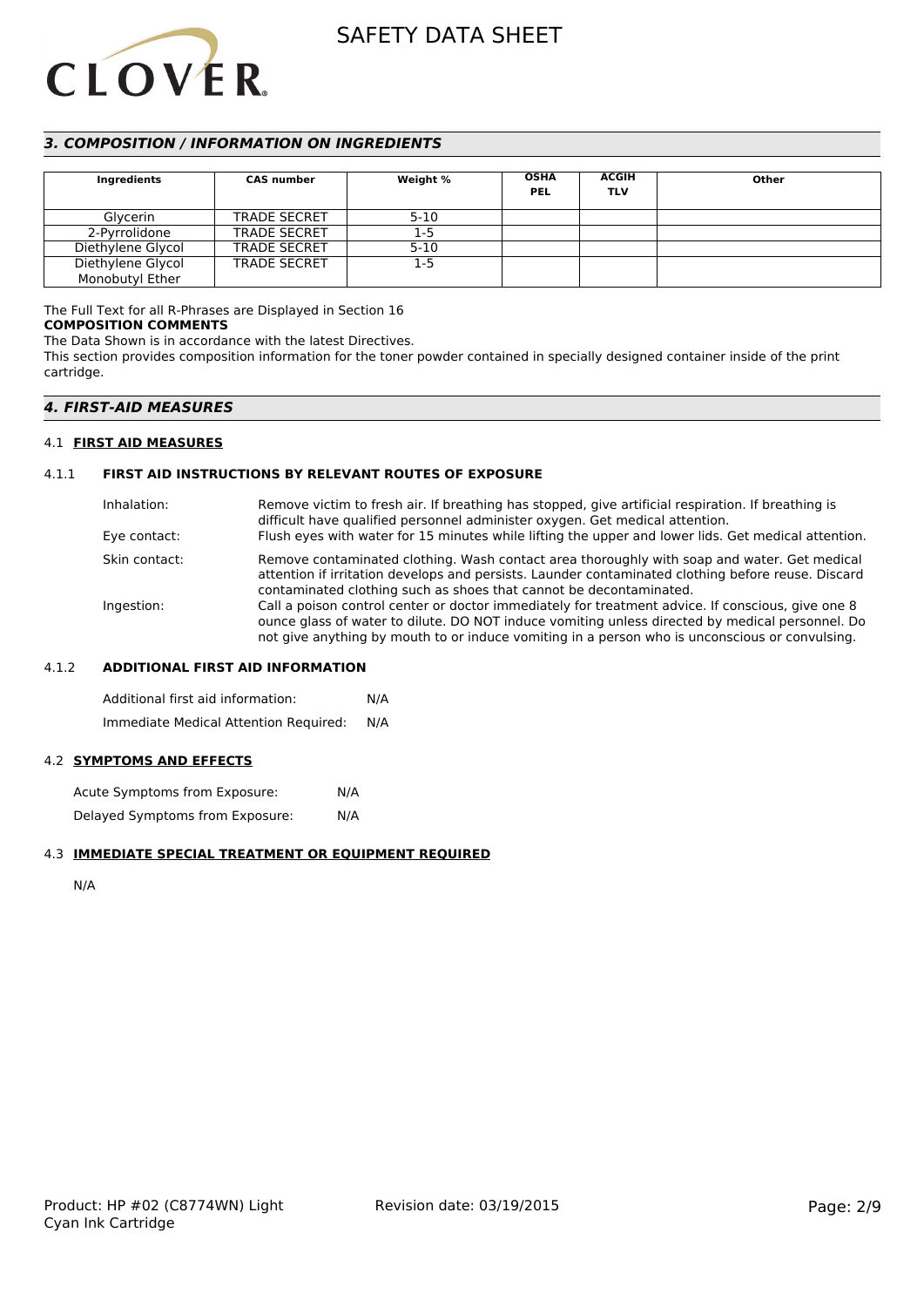

## *5. FIRE-FIGHTING MEASURES*

#### 5.1 **EXTINGUISHING MEDIA**

Recommended Extinguishing Media: Use alcohol foam, carbon dioxide and dry chemical. Extinguishing Media Not to be Used: None known.

#### 5.2 **SPECIAL HAZARD**

Unusual Fire/Explosion Hazards: None known. Extinguishing Media Not to be Used: None known.

#### 5.3 **ADVICE FOR FIRE FIGHTERS**

Avoid inhalation of smoke. Wear protective cloting an wear self-contained breathing apparatus

#### *6. ACCIDENTAL RELEASE MEASURES*

#### 6.1 **PERSONAL PRECAUTIONS, PROTECTIVE EQUIPMENT AND EMERGENCY PROCEDURES**

#### 6.1.1 **PRECAUTIONS FOR NON-EMERGENCY PERSONNEL**

PERSONAL PROTECTIVE EQUIPMENT: Select in accordance with OSHA 1910.134 and good Industrial Hygiene practice. PROTECTIVE CLOTHING: Use personal protective equipment to minimize exposure to skin and eye.

#### 6.1.2 **ADDITIONAL FIRST AID INFORMATION**

Avoid contact with eyes, skin and clothing. Avoid breathing vapors. Use with adequate ventilation. Remove and launder contaminated clothing before re-use. Wash thoroughly after handling and before eating, drinking, smoking or using toilet facilities.

#### 6.1.3 **PERSONAL PROTECTION**

Wear personal protective equipment as described in Section 8.

#### 6.2 **ENVIRONMENTAL PRECAUTIONS**

Regulatory Information: Keep product out of sewers and watercourses.

#### 6.3 **METHODS AND MATERIAL FOR CONTAINMENT AND CLEANUP**

Spill or Leak Cleanup Procedures: Wear appropriate protective clothing as described in Section 6.1.1. Dike spill and absorb with an inert material. Collect into closable containers for proper disposal. Report spill as required by local and federal regulations.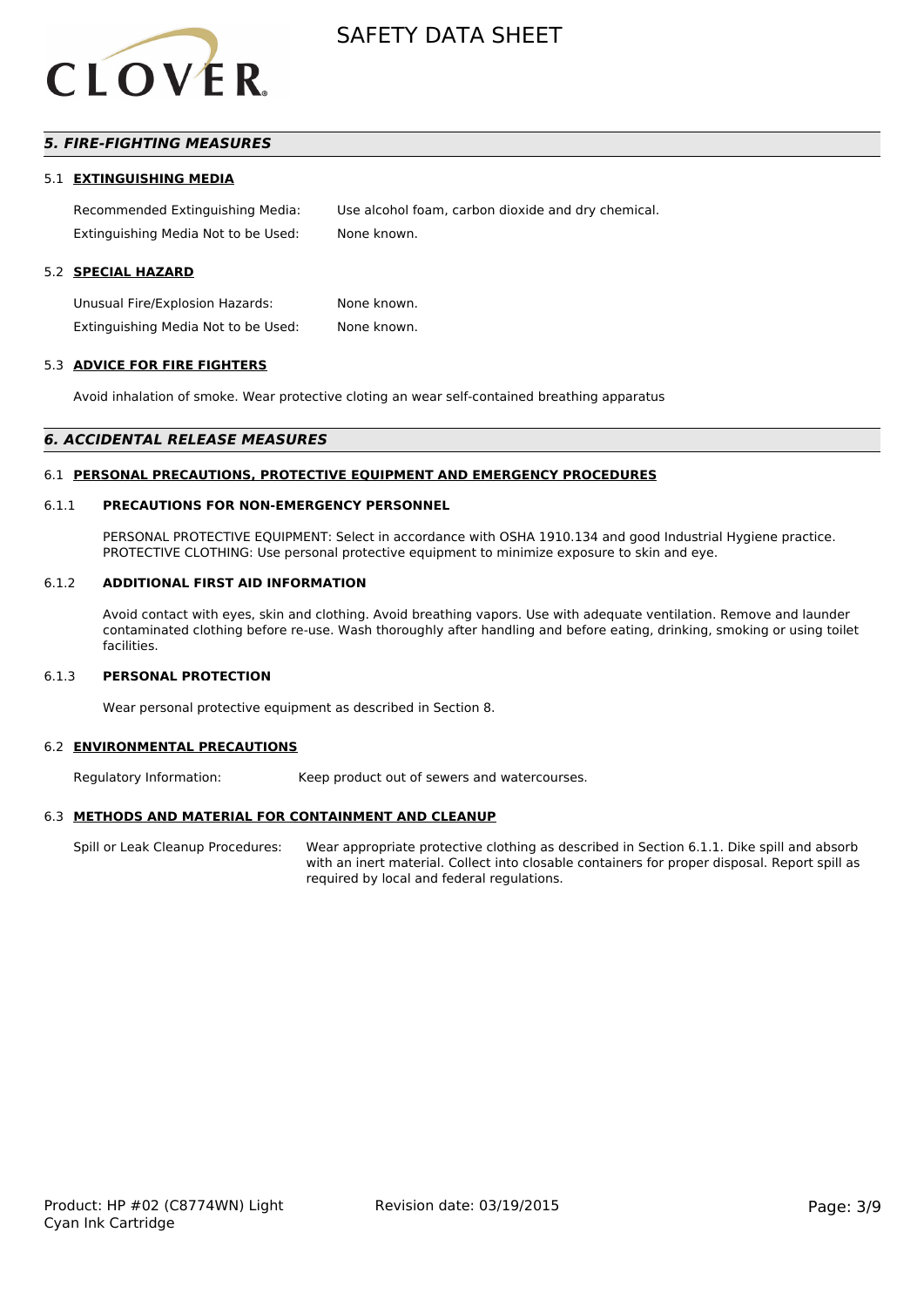

## *7. HANDLING AND STORAGE*

#### 7.1 **PRECAUTIONS FOR SAFE HANDLING**

Recommendations for Handling: No special precautions when used as intended. Keep containers closed, avoid creating dust. Keep away from ignition sources. Advice on General Hygiene: Never eat, drink or smoke in work areas. Practice good personal hygiene after using this material, especially before eating, drinking, smoking, using the restroom, or applying cosmetics.

#### 7.2 **CONDITIONS FOR SAFE STORAGE**

Avoid high temperatures, >100°F/32°C

#### 7.3 **SPECIFIC END USES**

Printing devices

#### *8. EXPOSURE CONTROLS/PERSONAL PROTECTION*

#### 8.1 **CONTROL PARAMETERS**

The best protection is to enclose operations and/or provide local exhaust ventilation at the site of chemical release in order to maintain airborne concentrations of the product below OSHA PELs (See Section 2). Local exhaust ventilation is preferred because it prevents contaminant dispersion into the work area by controlling it at its source.

#### 8.2 **EXPOSURE CONTROLS**

#### **Respiratory protection:**

IMPROPER USE OF RESPIRATORS IS DANGEROUS. Seek professional advice prior to respirator selection and use. Follow OSHA respirator regulations (29 CFR 1910.134 and 1910.137) and, if necessary, wear a NIOSH approved respirator. Select respirator based on its suitability to provide adequate worker protection for given work conditions, levels of airborne contamination, and sufficient levels of oxygen.

#### **Eye/Face Protection:**

Contact lenses are not eye protective devices. Appropriate eye protection must be worn instead of, or in conjunction with contact lenses.

#### **Hand/Skin Protection:**

For emergency or non-routine operations (cleaning spills, reactor vessels, or storage tanks), wear an SCBA. WARNING! Air purifying respirators do not protect worker in oxygen deficient atmospheres.

#### **Additional Protection:**

N/A

#### **Protective Clothing and Equipment:**

Wear chemically protective gloves, boots, aprons, and gauntlets to prevent prolonged or repeated skin contact. Wear splashproof chemical goggles and face shield when working with liquid, unless full face piece respiratory protection is worn.

#### **Safety Stations:**

Make emergency eyewash stations, safety/quick-drench showers, and washing facilities available in work area.

#### **Contaminated Equipment:**

Separate contaminated work clothes from street clothes. Launder before reuse. Remove material from your shoes and clean personal protective equipment. Never take home contaminated clothing.

#### **Comments:**

Never eat, drink or smoke in work areas. Practice good personal hygiene after using this material, especially before eating, drinking, smoking, using the restroom, or applying cosmetics.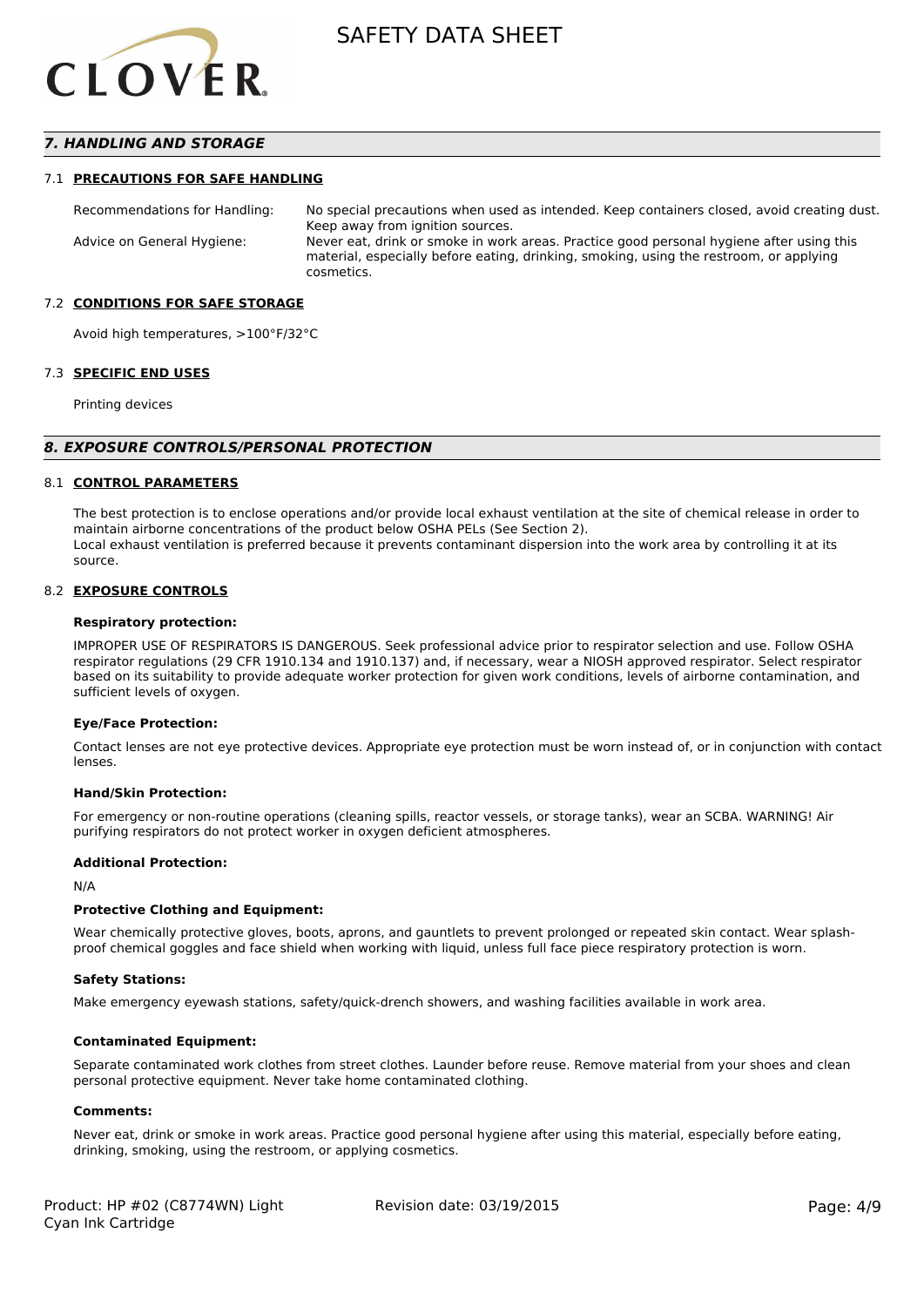

## *9. PHYSICAL AND CHEMICAL PROPERTIES*

## 9.1 **DETAIL INFORMATION**

| Physical state:            | APPEARANCE: Blue liquid. |
|----------------------------|--------------------------|
| Color:                     | Light Cyan               |
| Odor:                      | Mild odor                |
| Odor threshold:            | N/A                      |
|                            |                          |
| Boiling point:             | $212^{\circ}F$           |
| Melting point:             | N/A                      |
| Flash point:               | None                     |
| Explosion limits:          | N/A                      |
| Relative density:          | N/A                      |
| Auto-ignition temperature: | N/A                      |
|                            |                          |

#### 9.2 **OTHER INFORMATION**

SPECIFIC GRAVITY (H20=1): 1.00 – 1.10 VAPOR PRESSURE: 17.5 mmHg VAPOR DENSITY: Heavier than air SOLUBILITY IN WATER: Complete FREEZING POINT: Not available COEFFICIENT of WATER/OIL: Not available EVAPORATION RATE: < Butyl Acetate pH: 6.0 - 8.0

### *10. CHEMICAL STABILITY AND REACTIVITY*

#### 10.1 **Reactivity:**

| <b>Reactivity Hazards:</b>     | None                                                                                                           |
|--------------------------------|----------------------------------------------------------------------------------------------------------------|
| Data on Mixture Substances:    | None                                                                                                           |
| 10.2 Chemical Stability:       | The product is stable. Under normal conditions of storage and use, hazardous<br>polymerisation will not occur. |
| 10.3 Hazardous Polymerization: | Stable under conditions of normal use.                                                                         |
| 10.4 Conditions to Avoid:      | Keep away from heat, flame, sparks and other ignition sources.                                                 |
| 10.5 Incompatible Materials:   | Strong oxidising materials                                                                                     |
| 10.6 Hazardous Decomposition:  | Will not occur.                                                                                                |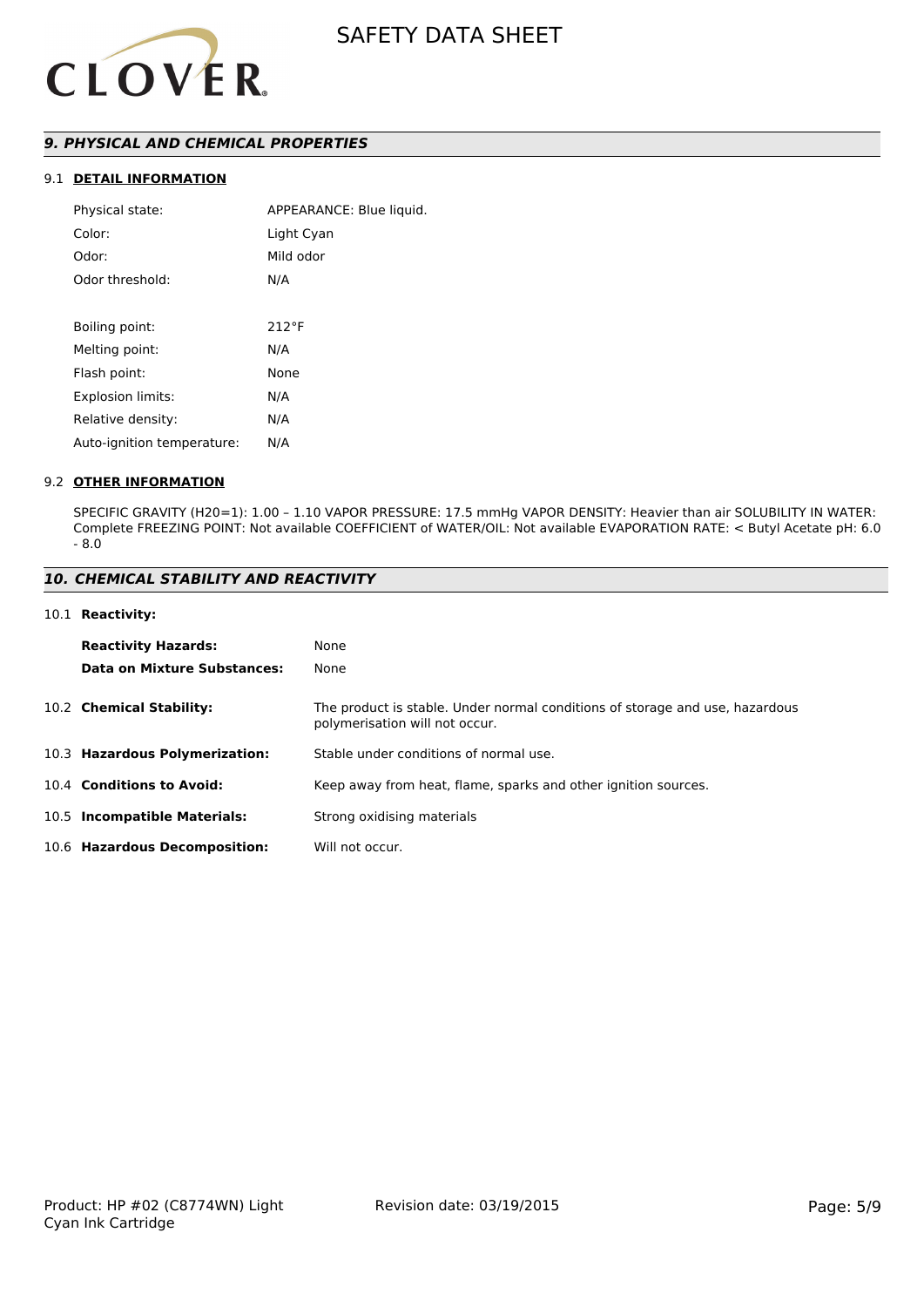

## *11. INFORMATION ON TOXICOLOGICAL EFFECT*

| <b>Mixtures:</b>                   | N/A                                                                                                                                                                                                                                |
|------------------------------------|------------------------------------------------------------------------------------------------------------------------------------------------------------------------------------------------------------------------------------|
| <b>Acute Toxicity:</b>             | N/A                                                                                                                                                                                                                                |
| <b>Skin Corrosion/Irritation:</b>  | Contact may cause mild skin irritation.                                                                                                                                                                                            |
| <b>Serious Eye Damage:</b>         | May cause mild irritation with redness and tearing.                                                                                                                                                                                |
| Inhalation:                        | Vapors or mists may cause respiratory irritation with headache, dizziness, nausea, drowsiness,<br>uncoordination, euphoria, visual disturbances, fatigue and unconsciousness.                                                      |
| <b>Sensitization:</b>              | N/A                                                                                                                                                                                                                                |
| <b>Mutagenicity:</b>               | N/A                                                                                                                                                                                                                                |
| <b>Carcinogenicity:</b>            | None of the components of this product are listed as a carcinogen by NTP, IARC or OSHA.                                                                                                                                            |
| <b>Reproductive Toxicity:</b>      | N/A                                                                                                                                                                                                                                |
| <b>STOT - Single Exposure:</b>     | Individuals with chronic skin, respiratory, kidney and liver disorders may be at increased risk from<br>exposure to this material.                                                                                                 |
| <b>STOT - Multiple Exposure:</b>   | Prolonged exposure may cause dermatitis. Prolonged or repeated over exposure may cause<br>damage to the kidneys or liver. Diethylene glycol has been found to be positive in the Ames Assay<br>for mutagenicity.                   |
| Ingestion:                         | Swallowing may cause gastrointestinal irritation, nausea, vomiting, diarrhea, severe metabolic<br>acidosis, and damage to the kidneys and liver. Aspiration into the lungs during swallowing or<br>vomiting may cause lung damage. |
| <b>Hazard Class Information:</b>   | N/A                                                                                                                                                                                                                                |
| <b>Mixture on Market Data:</b>     | N/A                                                                                                                                                                                                                                |
| Symptoms:                          | N/A                                                                                                                                                                                                                                |
| Delayed/Immediate Effects: N/A     |                                                                                                                                                                                                                                    |
| <b>Test Data on Mixture:</b>       | N/A                                                                                                                                                                                                                                |
| <b>Not Meeting Classification:</b> | N/A                                                                                                                                                                                                                                |
| <b>Routes of Exposure:</b>         | N/A                                                                                                                                                                                                                                |
| <b>Interactive Effects:</b>        | N/A                                                                                                                                                                                                                                |
| <b>Absence of Specific Data:</b>   | N/A                                                                                                                                                                                                                                |
| Mixture vs Substance Data: N/A     |                                                                                                                                                                                                                                    |

### *12. ECOLOGICAL INFORMATION*

| 12.1 Eco toxicity:                  | N/A |
|-------------------------------------|-----|
| 12.2 Degradability:                 | N/A |
| 12.3 Bioaccumulation Potential: N/A |     |
| 12.4 Mobility in Soil:              | N/A |
| 12.5 PBT & vPvB Assessment:         | N/A |
| 12.6 Other Adverse Effects:         | N/A |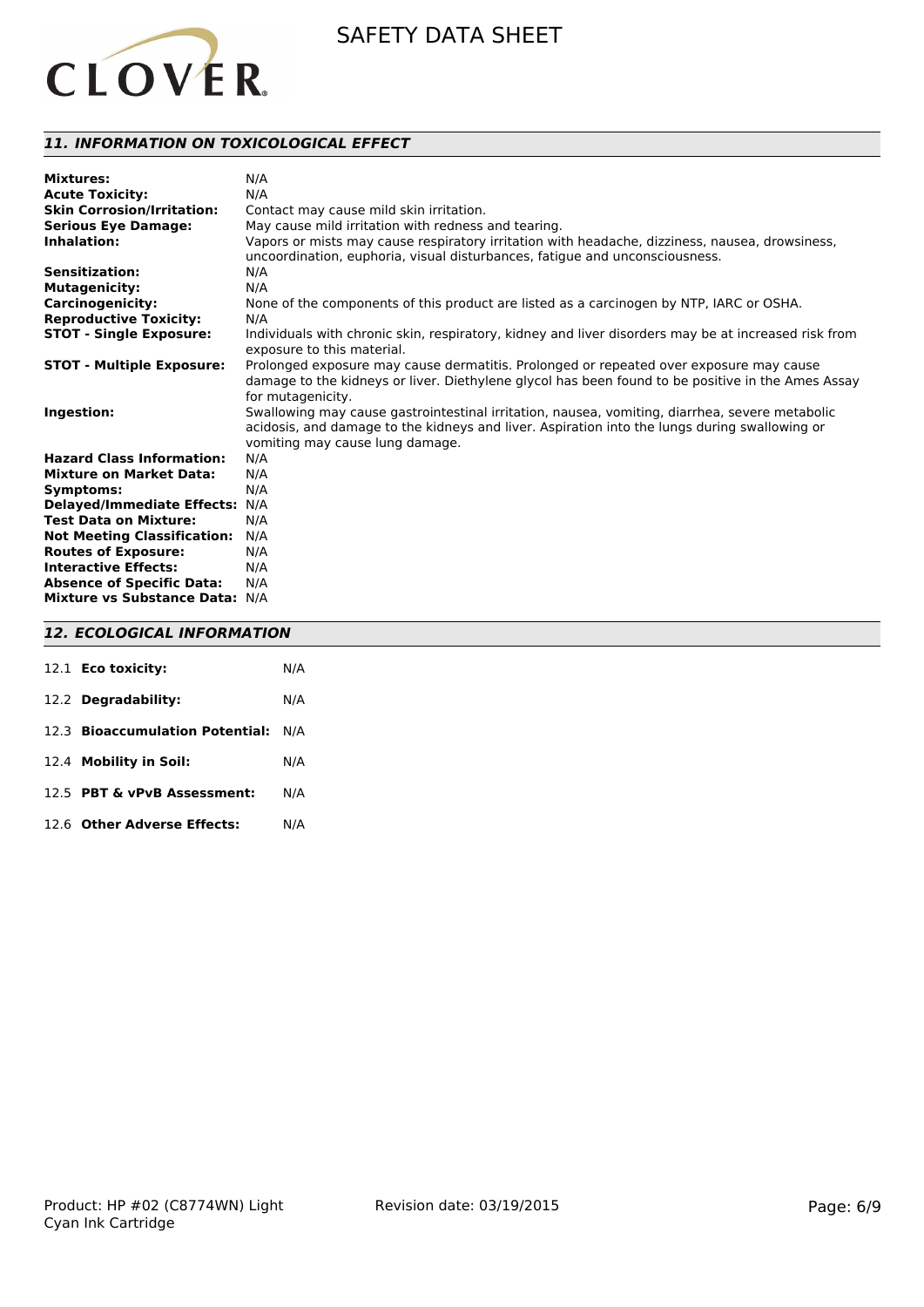

### *13. DISPOSAL CONSIDERATIONS*

#### **Disposal Information:**

 Dispose as a solid waste in accordance with local authority regulations. Empty container retains product residue.

#### **Physical/Chemical Properties that affect Treatment:**

Symbol: This product is not classified as dangerous

Risk Phrases: This product is not classified according to the federal, state and local environmental regulations.

#### **Waste Treatment Information:**

Do not shred toner cartridge, unless dust-explosion prevention measures are taken. Finely dispersed particles may form explosive mixtures in air. Dispose of in compliance with federal, state, and local regulations.

#### **Personal Protection Required:**

N/A

| <b>14. TRANSPORT INFORMATION</b>                               |                                                                                                                                                         |  |  |  |  |
|----------------------------------------------------------------|---------------------------------------------------------------------------------------------------------------------------------------------------------|--|--|--|--|
| 14.1 <b>ID Number:</b>                                         | N/A                                                                                                                                                     |  |  |  |  |
| 14.2 Shipping Name:                                            | Not Regulated                                                                                                                                           |  |  |  |  |
| 14.3 Hazard Class:                                             | HMIS Rating: Health = $1$ Fire = 0 Reactivity = 0                                                                                                       |  |  |  |  |
| 14.4 Packing Group:                                            | N/A                                                                                                                                                     |  |  |  |  |
| 14.5 Environmental Hazards:                                    | N/A                                                                                                                                                     |  |  |  |  |
| 14.6 User Precautions:                                         | N/A                                                                                                                                                     |  |  |  |  |
| 14.7 Bulk Transport:                                           | N/A                                                                                                                                                     |  |  |  |  |
| <b>15. REGULATORY INFORMATION</b>                              |                                                                                                                                                         |  |  |  |  |
| 15.1 Regulatory Information:                                   | OSHA HAZARD CLASSIFICATION: Irritant, target organ effects                                                                                              |  |  |  |  |
| EPA Regulatory Information: N/A                                |                                                                                                                                                         |  |  |  |  |
| <b>CERCLA Reportable Quantity: N/A</b>                         |                                                                                                                                                         |  |  |  |  |
| 15.2 Superfund Information:                                    |                                                                                                                                                         |  |  |  |  |
| <b>Hazard Categories:</b>                                      |                                                                                                                                                         |  |  |  |  |
| Immediate: N/A                                                 |                                                                                                                                                         |  |  |  |  |
| Delayed: N/A                                                   |                                                                                                                                                         |  |  |  |  |
| <b>Fire:</b> NFPA Rating: Health = $1$ Fire = 0 Reactivity = 0 |                                                                                                                                                         |  |  |  |  |
| <b>Pressure: N/A</b>                                           |                                                                                                                                                         |  |  |  |  |
| <b>Reactivity: N/A</b>                                         |                                                                                                                                                         |  |  |  |  |
| Section 302 - Extremely Hazardous: N/A                         |                                                                                                                                                         |  |  |  |  |
| Section 311 - Hazardous: Acute health.                         |                                                                                                                                                         |  |  |  |  |
| 15.3 State Regulations:                                        | STATE R-T-K COMPOSITION INFORMATION: COMPONENT Diethylene Glycol, CAS#<br>111-46-6 WT% 5 - 10 PA Y MA N: COMPONENT 2-Pyrollidone CAS# 616-45-5 WT% 1 -5 |  |  |  |  |

111-46-6, WT% 5 - 10, PA Y, MA N; COMPONENT 2-Pyrollidone, CAS# 616-45-5, WT% 1 –5, PA Y, MA Y; COMPONENT Glycerin, CAS# 56-81-5, WT% 5 -10, PA Y, MA Y; COMPONENT Diethylene glycol monobutyl ether, CAS# 112-34-5, WT% 1 – 5, PA N, MA N CALIFORNIA PROPOSITION 65 INFORMATION: This product contains no California Proposition 65 regulated chemicals.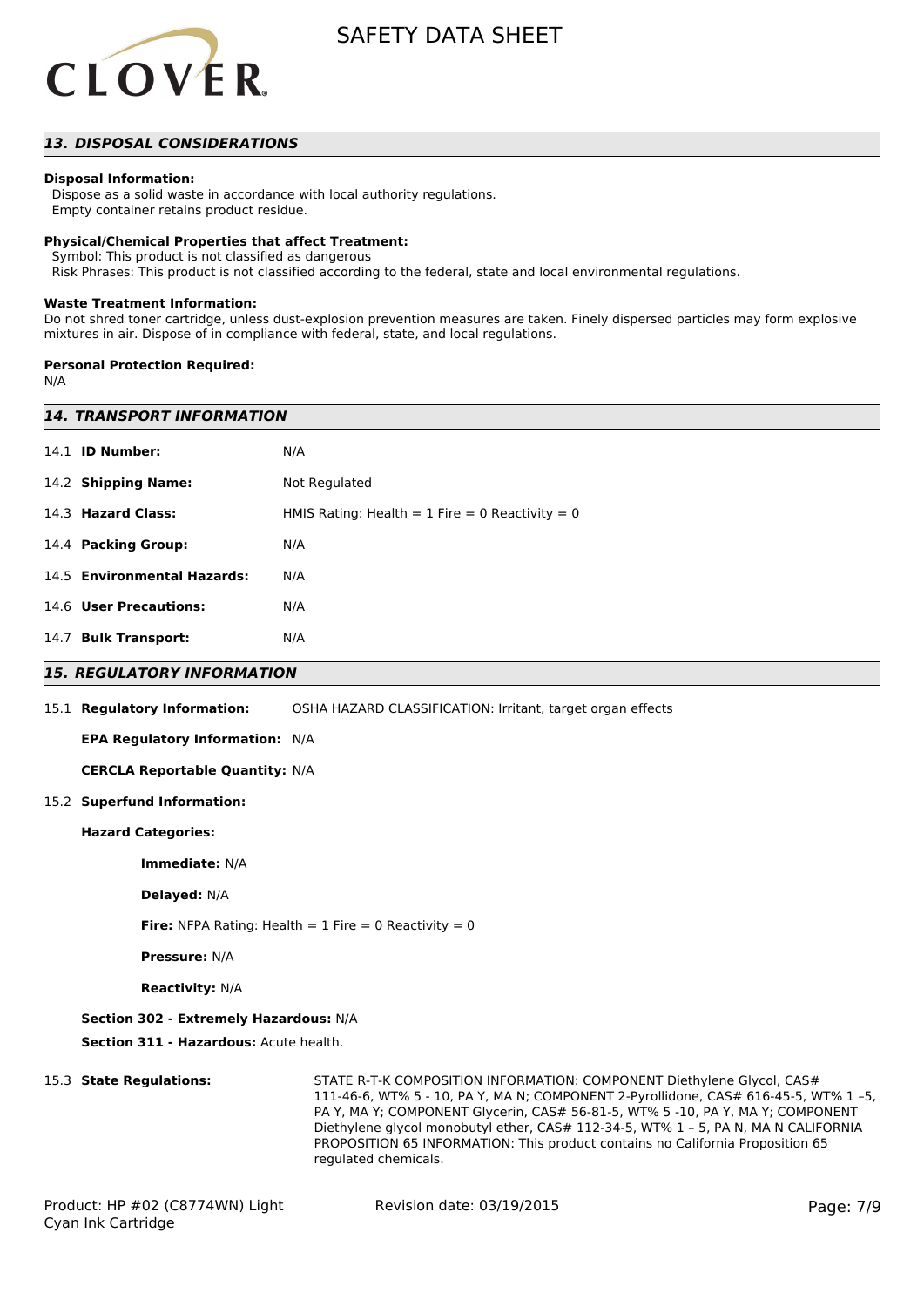

| 15.4 Other Regulatory Information: | CERCLA HAZARDOUS SUBSTANCE (40CFR 116): Not applicable WHMIS CLASSIFICATION:<br>Class D - Division 2 - Subdivision B (Toxic material causing other chronic effects)                                               |  |  |  |
|------------------------------------|-------------------------------------------------------------------------------------------------------------------------------------------------------------------------------------------------------------------|--|--|--|
| <b>16. OTHER INFORMATION</b>       |                                                                                                                                                                                                                   |  |  |  |
| <b>General Comments:</b>           | This information is based on our current knowledge. It should not therefore be construed as<br>guaranteeing specific properties of the products as described or their suitability for a particular<br>application |  |  |  |
| <b>Creation Date of this SDS:</b>  | 05/18/2015                                                                                                                                                                                                        |  |  |  |